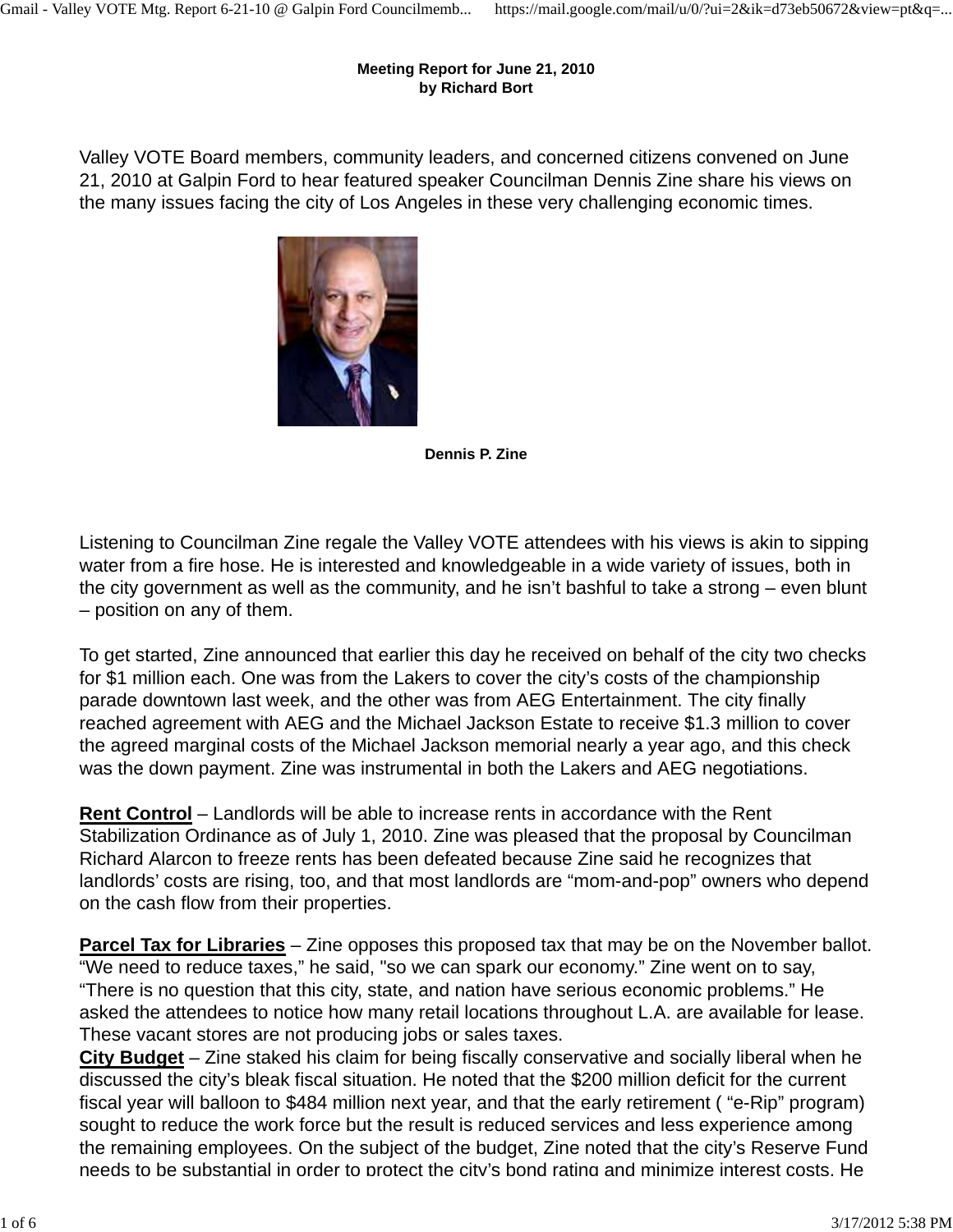needs to be substantial in order to protect the city s bond rating and minimize interest costs. He noted that each council member "contributed" \$800,000 to the Reserve Fund, most of which came from the council members' receipts for such things as street furniture (which generate advertising revenues in their respective districts), sale of surplus properties in their districts, and other sources. Zine noted that the city's Reserve Fund will begin the new fiscal year on July 1 with a balance of some \$140 million, which he seemed to feel is an adequate level.

Another measure to reduce the city's expenses would be consolidation of city departments. He claimed that the city could realize substantial savings by merging several departments, specifically mentioning merging the Planning department and the Transportation Department, and merging the LAPD with the Harbor and Airport police departments and the Office of Public Safety in the General Services Department. [Editor's note**:** General Services police officers patrol all of the city's 400 parks, the city's 75 libraries, zoo, convention center, Bureau of Sanitation plants, Venice and Cabrillo beaches, and other city facilities.] By merging departments, the number of highly paid general managers – and their support staffs – would be eliminated.

The recently adopted budget for the year beginning July 1 includes, as we know, significant revenues from the anticipated leasing of city-owned parking structures to private operators. Zine expressed considerable doubt about the financial capacity of several of the bidders. **City Work Force** – Zine noted that the city plans to offer to the unions either to reduce head count or to take a pay cut. He noted that if every city employee were to take a 10 percent pay cut the budget would be more than balanced. Zine chided the city's general managers, most of whom have not taken any pay cuts yet despite their high salaries.

**Core Services** – Zine pointed out that more than a decade ago then-Councilman Hal Bernson pushed unsuccessfully to define the "core services" for which the city should be responsible when allocating tax receipts. But "we have never defined the core functions," Zine said, pointing to the mayor as the source of this leadership failure. Zine decried the fact that there is a constituency for every possible city-provided service (mentioning specifically seniors, library users, and children), which makes it difficult to cut services. Nevertheless, he said, "We cannot continue to fund everything." In response to a question about what the city's "core services" are, Zine enumerated the public safety departments (i.e., police and fire, including paramedics), street maintenance, libraries, Building and Safety, and Sanitation.

**Pensions** – Zine, who receives a police pension from the city, recognizes that it is high time to reform the city's pension plans. "Our pension system is not sustainable," he said. He acknowledged that under the law we cannot change the pensions of current recipients, but he indicated that current pensions might be reducible if the city were to give something of equal value in return; but he didn't elaborate on that unique notion. Otherwise, pension reform can apply only to new hires.

He noted that the police and fire departments' pension plans can be changed only by charter amendment, which requires a public ballot, while the city's civilian pension plans may be changed by ordinance. He expects that the charter issue to change the police and fire pension plans will be on the November 2011 ballot. He was not specific on what the nature of the pension reforms would be except to say that a retiree's pension benefits as a percentage of his/her final salary must come down.

**Department of Water and Power** – Zine proudly noted that he continues to oppose any DWP requests for rate increases because the DWP has always used smoke and mirrors to get what it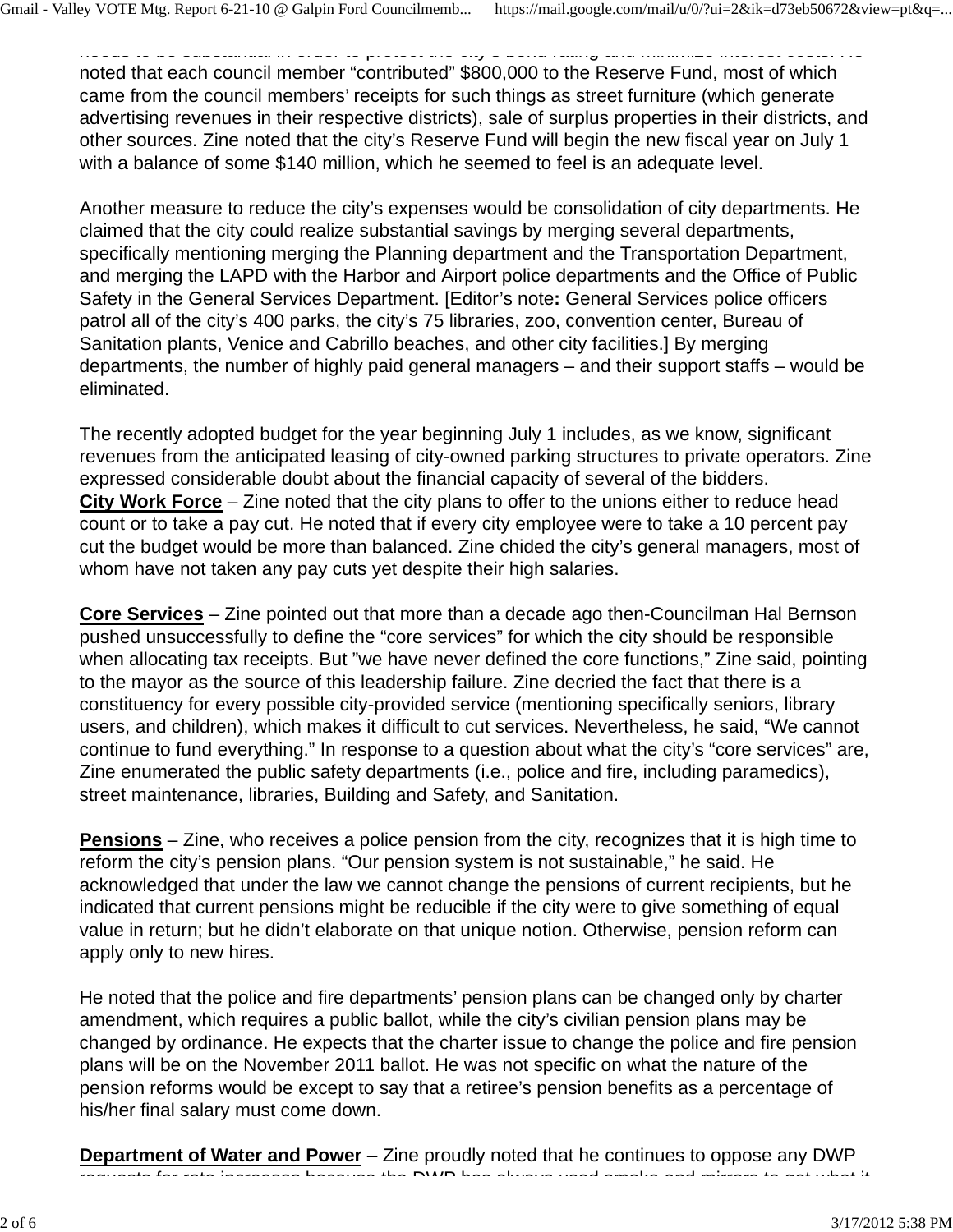requests for rate increases because the DWP has always used smoke and mirrors to get what it wants. He noted that we need to keep our power rates lower than Edison in order to attract businesses to L.A. He expressed high hope that the DWP's new Interim General Manager, Austin Beutner, will come up with some new ideas to hold the line on rate hikes.

**Business Taxes** – Zine said he has been trying to encourage the city to allow a "tax holiday" from the city's gross receipts tax for startup businesses. He welcomed the recent expansion of enterprise zones in several places in the San Fernando Valley that offer incentives for businesses to move here. He noted, incidentally, that the large Rocketdyne plant in Canoga Park will soon close, and that he wants to keep the property as an industrial site. He speculated that the site would be particularly attractive for manufacturing rail cars, solar panels and equipment, and a myriad of other job-creating products.

**Sidewalk Repair** – Zine opposes the current council move to require homeowners to repair broken sidewalks before they can close escrow on a sale of the property, saying "This is a burden that homeowners don't need at this time."

**Illegal Immigration** – When asked by an attendee, "Why is the City Council focused on Arizona," Zine responded that it is a matter of keeping the pressure on Washington, not Arizona. He voted for the City Council resolution to boycott Arizona businesses in order to keep the issue of illegal immigration in the public eye. Zine told the group that he had chaired the National Immigration Task Force, a diverse group that proposed a plan to deal with illegal immigration. The cornerstone of that plan was to seal the border first. Since the release of the plan in Washington several years ago, the plan has been collecting dust. Nevertheless, Zine's interest in having the federal government resolve the issue continues. "Until the federal government does it, we won't have a solution," he said. He emphasized that "Mexico is an unsafe country (because of the drug cartels), and the border is our only protection. The problem is that when an illegal immigrant who is also a gang-banger is deported, he invariably comes right back," Zine said.

The LAPD operates much like the way Arizona law requires police officers there to act. Under LAPD's Special Order 40, if an LAPD officer stops a person for a crime or violation and the cop has reason to believe he is here illegally, the cop can demand identification and may report the person, if apparently here illegally, to ICE (Immigration and Customs Enforcement).

**Community Redevelopment Agency (CRA)** – When asked his opinion of the value of the Los Angeles CRA, Zine shot back, "The value is zero!!" His main criticism is that while the CRA has considerable funding available to it, it is not accountable for its actions or inactions. As a result, the CRA has allowed many areas under its control to become blighted. He opined that the CRA staff, not being subject to election, have no incentive to do anything.

**Group Homes** – Zine said he is working with state legislators to devise a way to control group homes. [Editor's note: Group homes house recovering addicts and alcoholics. Under the law, group homes are limited to a maximum of six residents per house, but group home operators often ignore that limit.] He acknowledged that group homes generally adversely affect the quality of life in their neighborhoods.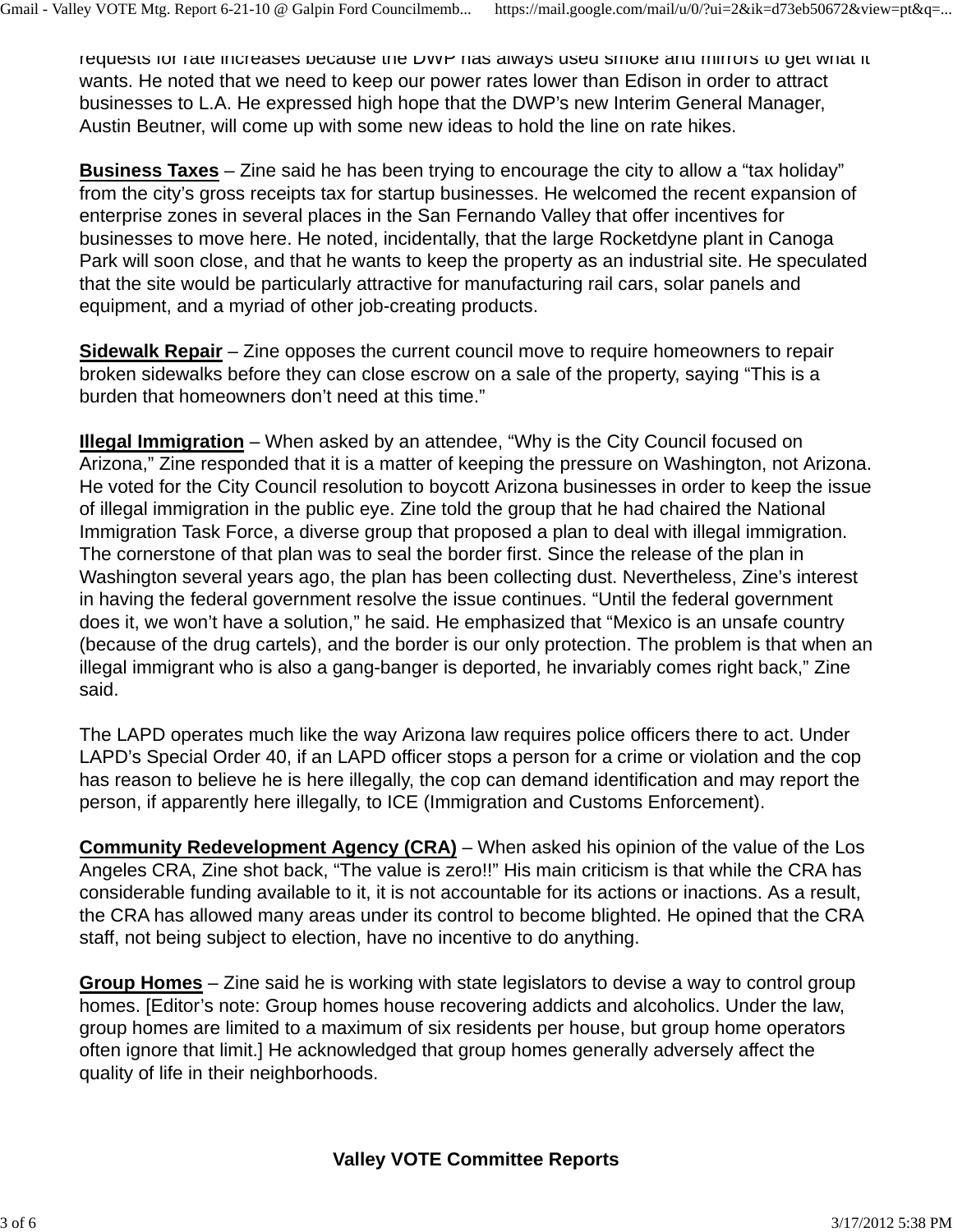# **Nuclear Power Report – Joe Vitti**

In his previous reports Joe provided reasons why nuclear power should have an expanding role as a power source in the long-range plans of the LADWP. These included the first U.S. reactor in 30 years currently being built in the state of Georgia and the outstanding safety record of the 104 reactors currently operating in the U.S. He also noted that the NRC is now increasing the operating license term of reactors from 30 to 60 years, thereby helping to amortize capital costs. "Nuclear is a clean, base loaded, low cost power source and is our best option for replacing base loaded coal," Vitti said.

Joe made three important recommendations for the LA DWP to consider in the near term:

**1. Palo Verde Expansion** - Meet with DWP's utility partners in the Southern California Public Power Authority (SCPPA) to determine their interest in expanding the Palo Verde nuclear plant in Arizona. Members of SCPPA include the cities of Anaheim, Azusa, Banning, Burbank, Cerritos, Colton, Glendale, Pasadena, Riverside, Vernon, and Los Angeles. DWP should also meet with any other potential partners. DWP to prepare a status report. Meet with Palo Verde's operator, Arizona Public Service, to discuss Palo Verde expansion. DWP to prepare a status report.

**2. Fresno Nuclear Energy Group –** Meet with the Fresno Nuclear Energy Group LLP to determine interest by that group in having LA DWP participate in plans for a new nuclear plant and solar energy park being developed in the Central Valley with Areva. DWP to prepare a status report**.**

**3. Legislative Action** – Meet with responsible California state legislators, appropriate committees, and all responsible state departments to review the 1974 law that bans nuclear power plant construction. DWP to prepare a status report.

## **Los Angeles World Airports (LAWA) – Denny Schneider**

Denny Schneider reported that while LAX carries a substantial majority of the air traffic in the Southern California region, LAWA contends that they are achieving "regionalization" because the total percentage of regional traffic at LAX has reduced. Actual capacity has not been enhanced, but Denny guessed that in twenty years, when prosperity tries to return and it the increased traffic can't be handled at existing airports, we'll bemoan that LAX will have maxed out.

LAWA owns the 17,500 acre LA/Palmdale Airport adjacent to Air Force Plant 42 region, but it remains unused. LAWA's Ontario International Airport traffic is declining and one of its terminals lies virtually dormant. Schneider believes that's because access to the terminal is inconvenient at best. Next Issue: The High Speed Rail Authority is planning stations at both LAX and ONT, but will they be in locations convenient for travelers?

Emphasis is changing at LAWA. LAWA is retrenching and is concentrating on the 3,500 acre LAX airport and is ready to give up Palmdale and Ontario, the latter perhaps to local government entities in that region.

Many billions of dollars are still needed to restore LAX to its old glory. Some necessary projects,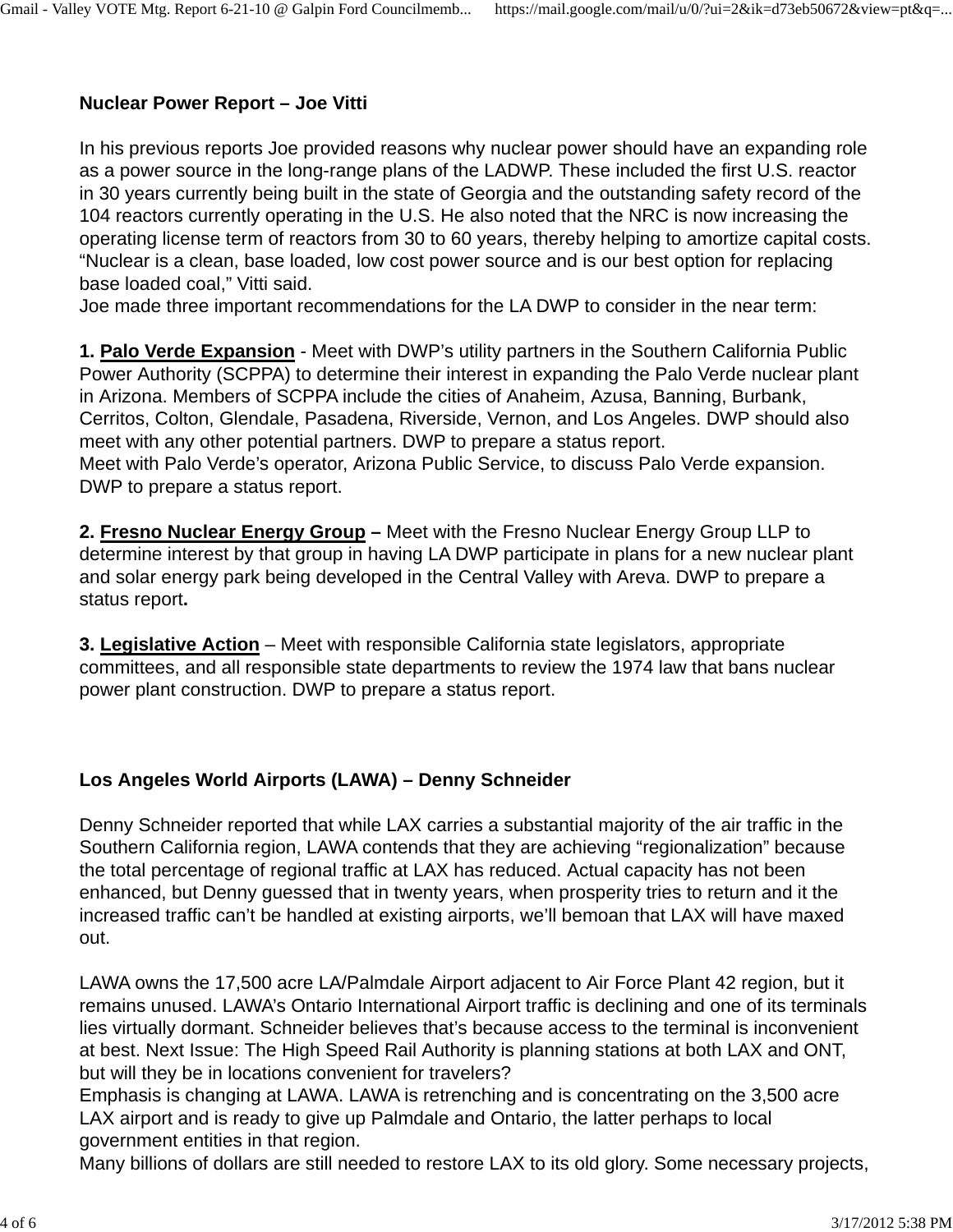like the first upgrade to the Tom Bradley International Terminal since being built in the 1980s, a new midway crossfield taxiway, and Central Utilities Plant upgrade, either have or are being completed. Many other projects remain on the drawing board, however, including the repair of the upper roadway that has been known to be "failed" since 2003 and regularly leaks through the roadway bridge expansion joints. Also, traveler conveniences, like a consolidated rental car facility and central terminal auto traffic improvements, remain a dream.

It is the good fortune of the City of Los Angeles to own LAX. City Hall will be transferring to LAX an anticipated 275 workers who have heretofore been paid from the city's General Fund and would otherwise have been laid off.

#### **Affordable Housing – Vic Viereck**

In order to identify why older, affordable apartments in the City of Los Angeles are disappearing, Vic Viereck reported Los Angeles Housing Department statistics. Those statistics described how as meager as capital improvements, and major repairs were to apartments under the first ten years of the Rent Stabilization Ordinance, the 1989 revision decimated them even more.

While the current economy would be a deterrent to capital improvements, two drastic changes are needed to start needed improvements. The first change would be to repeal the 1989 revision. The second would be to change the application process. Owners would simultaneously send 60-day rent increase notices, based on valid, documented costs to the tenants and to the Housing Department. Instead of allowing the Housing Department to sit on valid, documented applications for extensive periods, as they currently do, failure to reject the applications within thirty days would automatically approve them.

A third, but not drastic change, would be for the Housing Department to include with any mailing a thorough notice of the capital improvement application policy and process. With those changes, as the economy improves (hopefully), thousands of jobs would be created, and sales tax (other taxes too) revenue would increase by millions of dollars a year.

### **Transportation – Bart Reed**

Bart Reed reported that much is happening on different transportation fronts: Assemblyman Bob Blumenfeld is trying to prevent French companies from bidding on the High Speed Rail project; the new CEO of MetroLink, John E. Fenton, with whom Bart spent six hours riding the rails last weekend, has instituted service over the July 4th holiday (never done before); and the 405 Freeway corridor "stealth project" is making some progress.

Speaking of which, Reed elaborated that there is \$2.5 billion earmarked from Measure R for a transit line through the Sepulveda Pass. There are several options available, including constructing a rail route that would go up to 180 feet in the air in order to hold the maximum grade to 4 degrees. An alternative would be to bore a tunnel through the mountains. Reed quoted estimated costs of about \$2 billion for the aboveground option, and only \$1 billion for the tunnel option. He also mentioned that the Spanish have developed a tunnel-boring method that involves a single large bore hole (instead of two side-by-side bore holes) in which one set of tracks would be stacked above the other. This would save on tunneling costs. Reed said that Metro will begin analyzing the alternatives in about six months, and that Valley interests (including Valley VOTE) need to get active and support this project to ensure that it happens.

Meanwhile, Mayor Villaraigosa's lobbying in Washington for his 30/10 plan seems to be getting